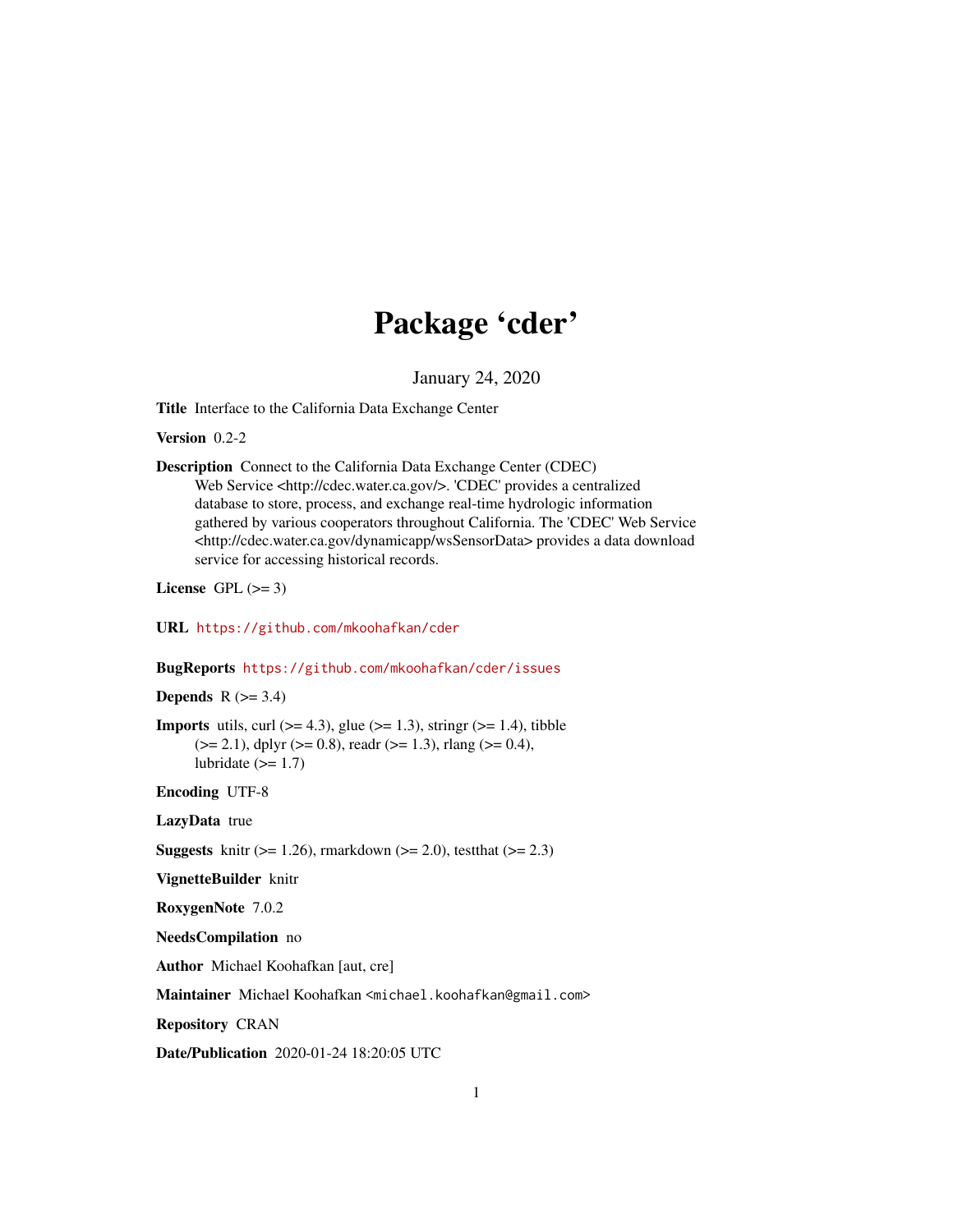### <span id="page-1-0"></span>R topics documented:

| Index |  |
|-------|--|
|       |  |
|       |  |
|       |  |
|       |  |
|       |  |

cdec-search *CDEC Search Pages Open the CDEC station/group search page or map interface.*

#### Description

CDEC Search Pages Open the CDEC station/group search page or map interface.

#### Usage

```
cdec_search_groups(...)
cdec_search_stations(...)
cdec_map(...)
```
#### Arguments

... Additional arguments to pass to browseURL.

#### Functions

- cdec\_search\_groups: CDEC Group search page.
- cdec\_search\_stations: CDEC Station search page.
- cdec\_map: CDEC Map locator page.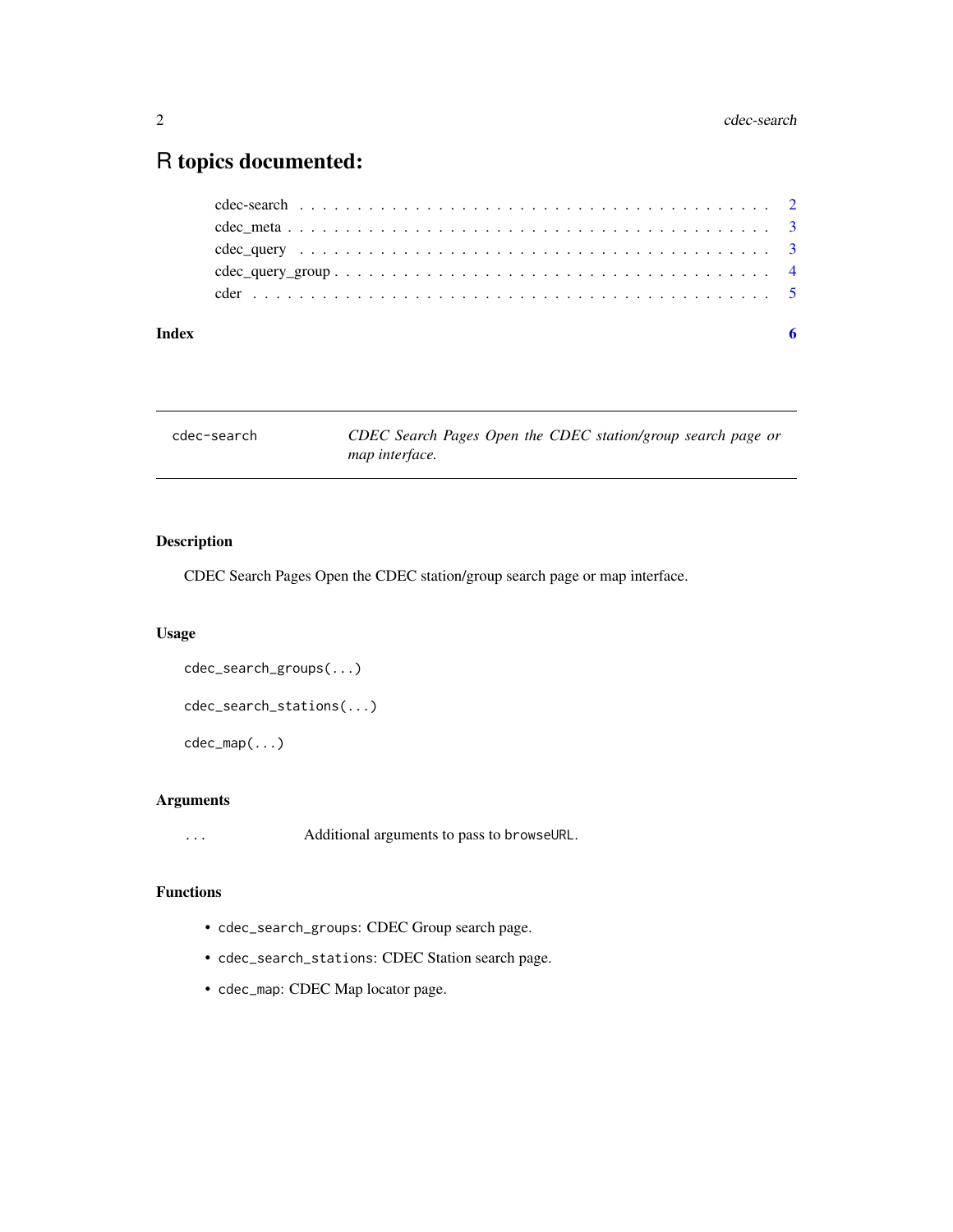<span id="page-2-0"></span>

#### Description

Open the Metadata page for a station.

#### Usage

cdec\_meta(station, ...)

#### Arguments

| station                 | The three-letter station code.             |
|-------------------------|--------------------------------------------|
| $\cdot$ $\cdot$ $\cdot$ | Additional arguments to pass to browseURL. |

cdec\_query *Query CDEC*

#### Description

Query data from the CDEC web services.

#### Usage

```
cdec_query(stations, sensors, durations, start.date, end.date, ...)
```
#### Arguments

| stations   | A vector of station codes.   |
|------------|------------------------------|
| sensors    | A vector of sensor numbers.  |
| durations  | A vector of durations.       |
| start.date | The start date of the query. |
| end.date   | The end date of the query.   |
|            | Not used.                    |

#### Details

Note that CDEC timestamps are in Pacific Time and Daylight Savings adjustments are reflected. In R, this is equivalent to the timezone "US/Pacific".

#### Value

A dataframe.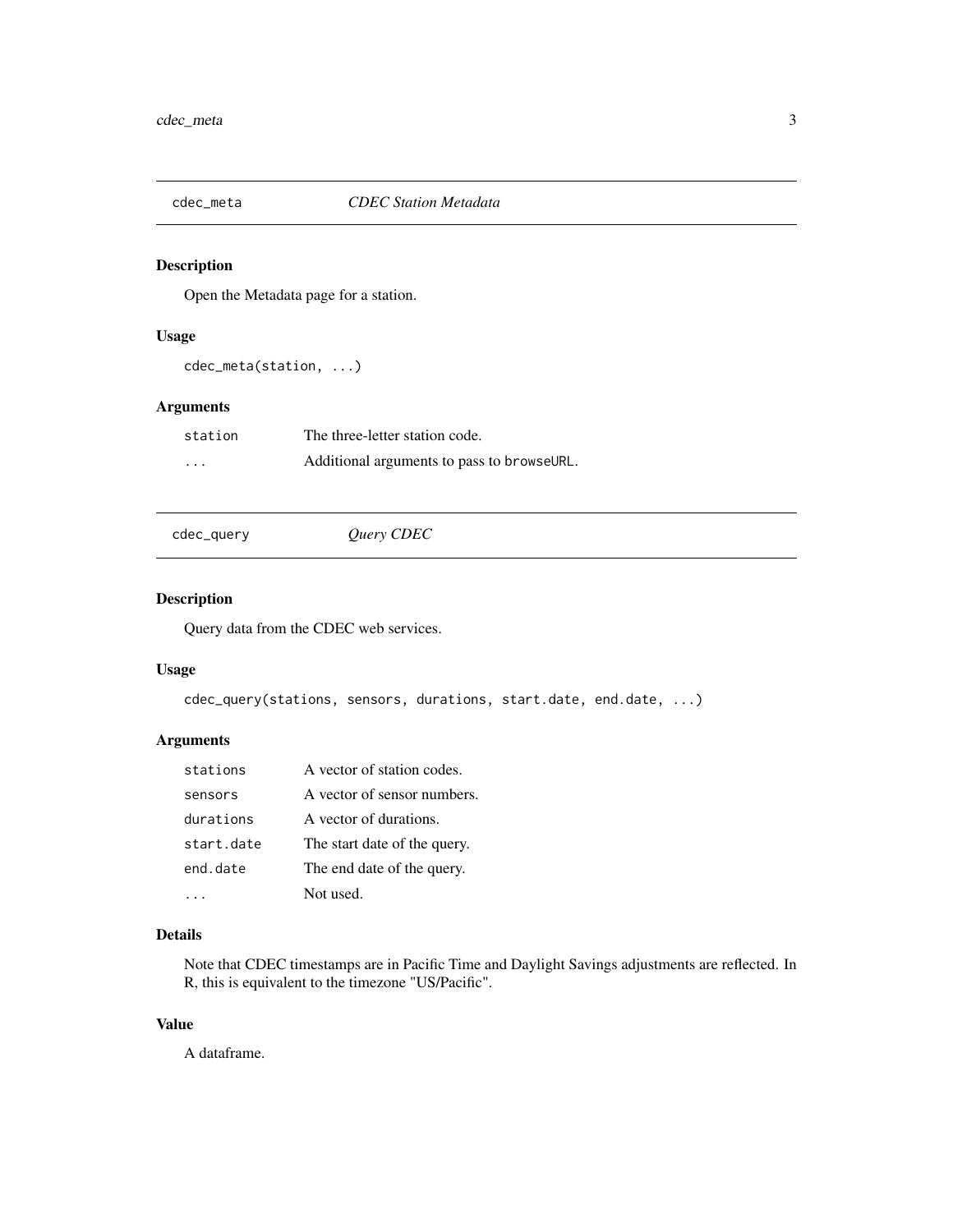#### Examples

```
if(interactive()){
  cdec_query("NSL", 100, "E", Sys.Date() - 5, Sys.Date())
}
```
cdec\_query\_group *Query CDEC Group*

#### Description

Query group data from the CDEC web services.

#### Usage

```
cdec_query_group(groups, start.date, end.date, ...)
```
#### Arguments

| groups     | A vector of group codes.     |
|------------|------------------------------|
| start.date | The start date of the query. |
| end.date   | The end date of the query.   |
|            | Not used.                    |

#### Details

Note that CDEC timestamps are in Pacific Time and Daylight Savings adjustments are reflected. In R, this is equivalent to the timezone "US/Pacific".

#### Value

A dataframe.

#### Examples

```
if(interactive()){
  cdec_query_group("SR1", Sys.Date() - 5, Sys.Date())
}
```
<span id="page-3-0"></span>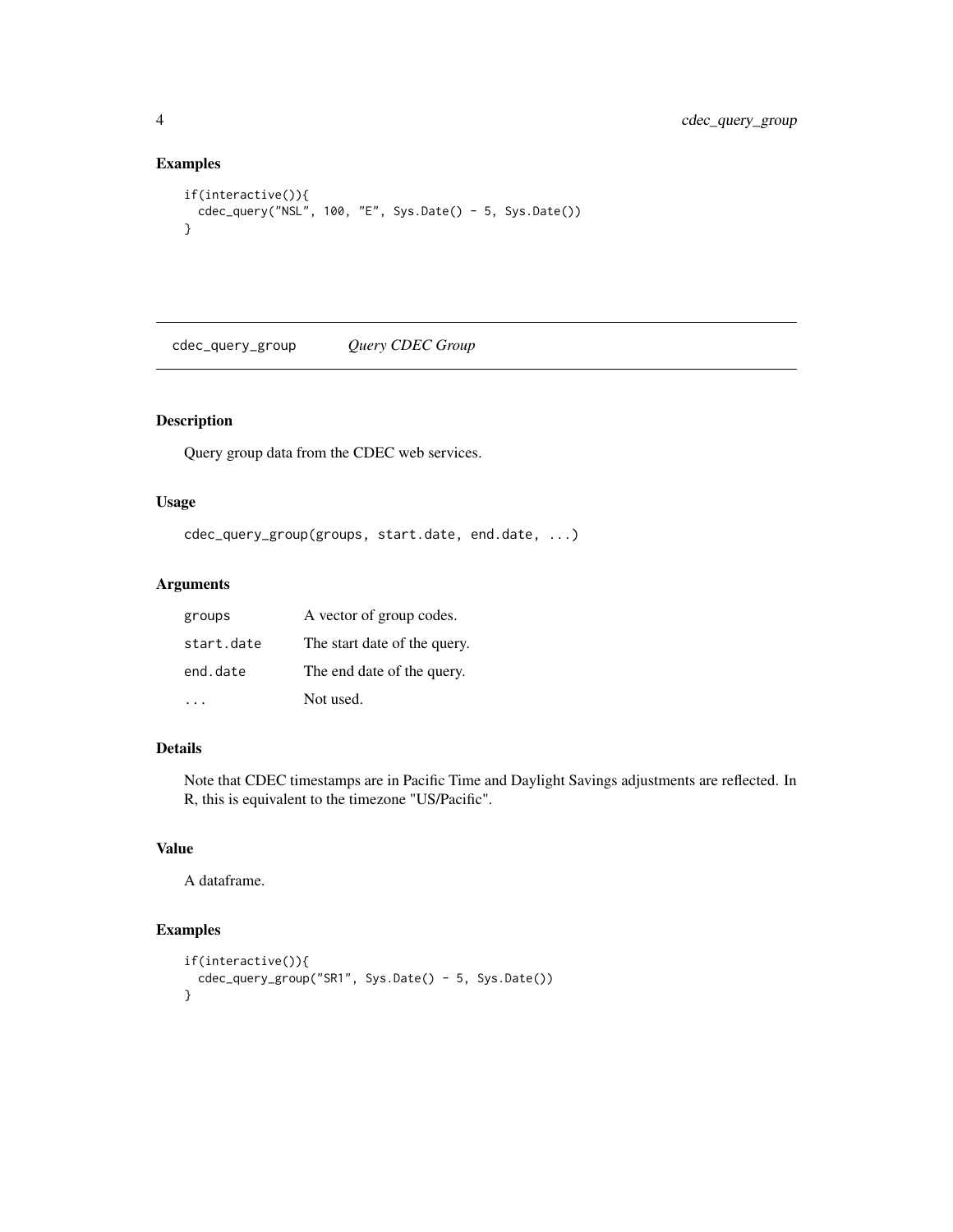<span id="page-4-0"></span>

#### Description

Access the CDEC Web Service from R.

#### Package options

cder uses the following [options\(\)](#page-0-0) to configure behavior:

• cder.timeout: The maximum time to wait for a response from the CDEC Web API.

#### Author(s)

Maintainer: Michael Koohafkan <michael.koohafkan@gmail.com>

#### See Also

Useful links:

- <https://github.com/mkoohafkan/cder>
- Report bugs at <https://github.com/mkoohafkan/cder/issues>